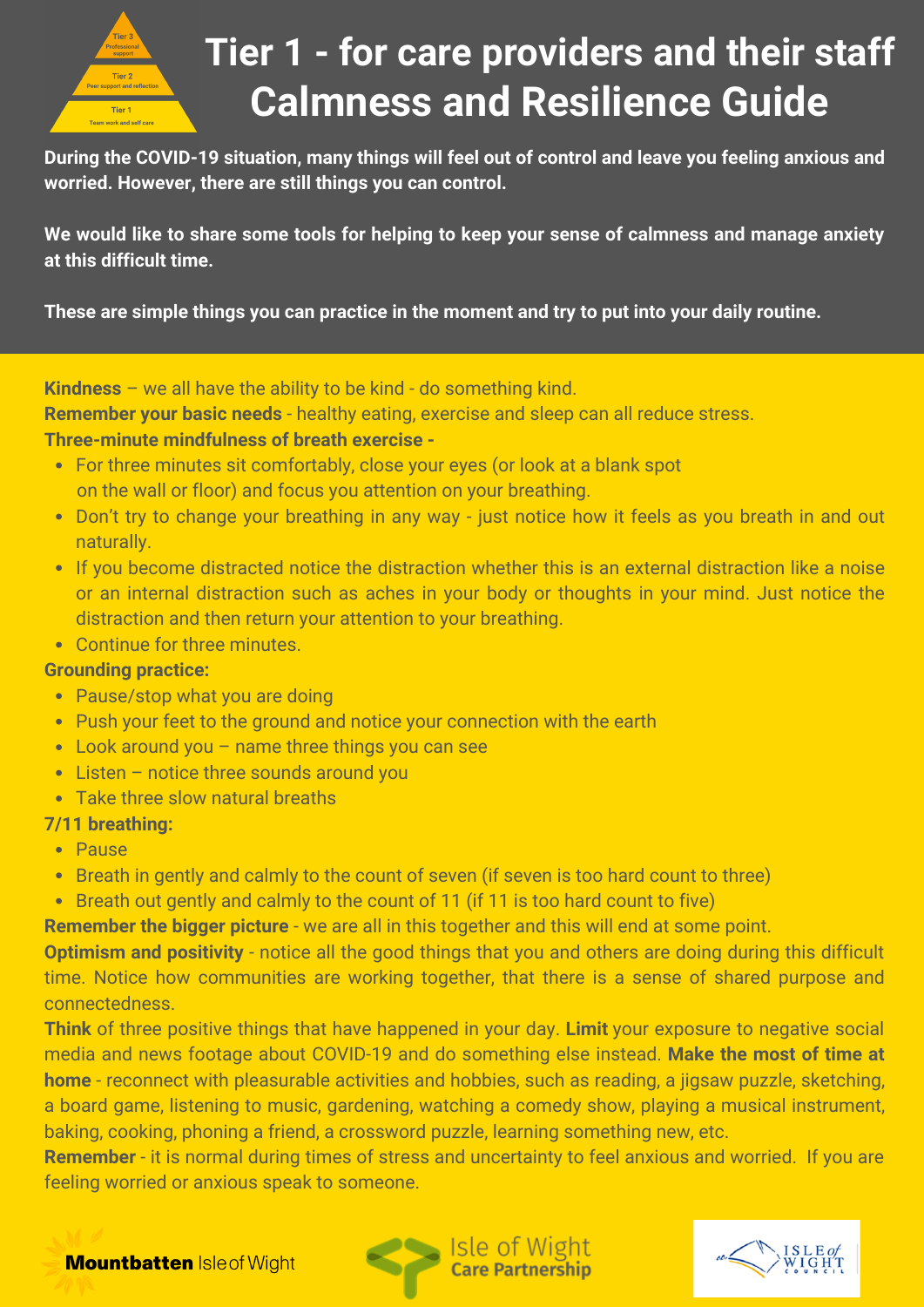

# **How to look after your staff Tier 1 - for managers**

**Be visible and available** – regular contact and communication with team members is vital for those in work as well as those unable to be at work during this time.

**Listen** - it's important to be able to listen carefully and fully understand and respond to workers and let them speak without being interrupted by phones, email or others.

**Say thank you** - a simple 'thank you' from a line manager can boost feelings of self-worth and selfefficacy in employees.

Always make sure you are specific about what you are saying thank you for so it's clear you have noticed what they have done well.

**Give time and space** - making sure there is time to adjust to the new circumstances and time for readjusting when 'normality' resumes.

**Check on basic needs** - Consider if individual staff members' basic needs are being met – are they getting enough sleep? How might you notice work-related fatigue? Are they paying attention to their food and water intake? How much essential contact are they having with their friends and family?

**Be mindful of other life challenges that may be affecting individuals** – financial, domestic violence, childcare issues, elderly parents or partners with co-morbidities, who may be at high risk of contracting the disease or who are unwell.

**Encourage individuals to recognise and use their coping strategies** - ask them what coping strategies they use when they are feeling stressed.

Be mindful of your limitations and when and how to signpost staff to specific services such as counselling or employee support services.

**Promote self-care** – Actively ask staff to share what they are doing to attend to their self-care needs and maintaining a good balance, this might be exercise or other activities such as yoga, meditation, mindfulness, art or crafting, starting a garden project or listening to music.

**Model empathy, compassion and kindness** – when people are working in pressurised conditions, the risk is that they may become less compassionate and empathic. Amongst the crisis, it is even more important to remember to give encouragement and positive feedback to staff.

**Promote connectedness** - Share with your team that this is a 'group human experience and not one we are going through alone' – this is important for promoting social connectedness and for lessening feelings of distress, anxiousness and isolation.

You could consider having a team 'check in' for ten minutes each morning, in order to keen in touch and for everyone to share what they have planned for the day.

**Containing the container** – for managers directly supporting staff, it is particularly important that you think about your own emotional needs and what you need to support and maintain your own wellbeing at this time. Take care of yourself. Be honest and compassionate with yourself in how you are feeling. Despite wanting to be there for your team, recognise that all good leaders need to have a break and get some rest. Have others relieve and support you. This also models good selfcare to your team and psychologically permits them to rest when stood down too.

*Covid-19. Guidance for the support and well-being of Adult Social Workers and Social Care Professionals in a pandemic crisis. The Tavistock and Portman NHS (2020).*

**Mountbatten Isle of Wight** 



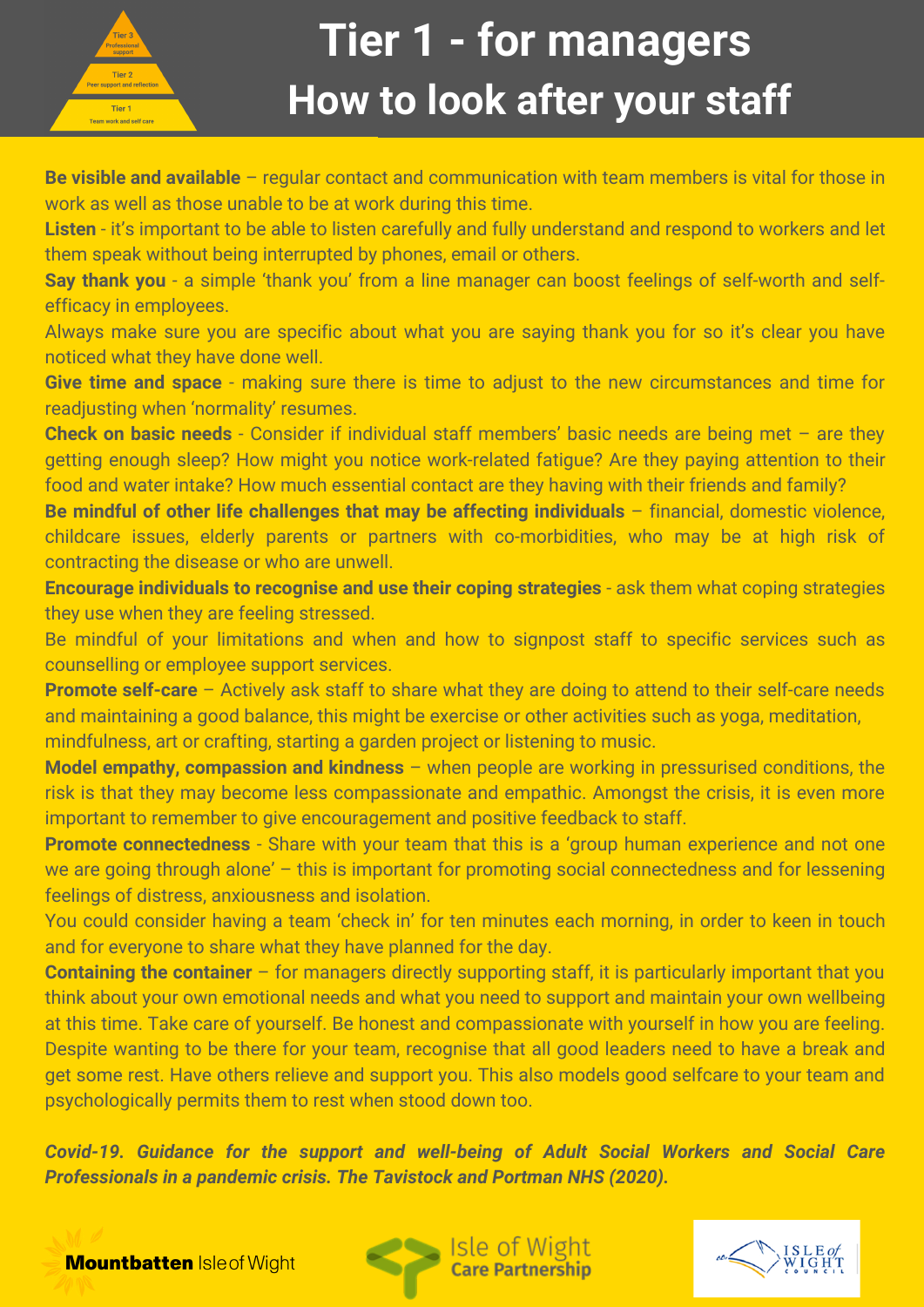

### **Peer support and reflection Tier 2 - for care providers and their staff**

**Sharing stories and feelings with compassion and empathy is really valuable when coping with a crisis.** 

**It is important to talk about how you feel as it helps you feel less stressed, improve sleep and wellbeing and improve team working.**

**Make sure that you have time with your colleagues to share your feelings and concerns. You will find that you are not alone in what you are experiencing.**

**Understanding that others feel similarly will decrease any sense of loneliness, confusion and isolation.**

#### **What can you do?**

- Find time during your shift to talk with others about your thoughts and feelings.
- Speak with your manager about how you can increase peer support opportunities.
- Peer support can be face to face, via the telephone or online.
- If you have a particularly difficult shift ensure you speak with a colleague or manager before **leaving for the day.**

**Understanding bereavement**

**Bereavement is a common experience during Covid-19. Many will have cared for residents and clients they have known for many years and therefore it is common and understandable that people feel loss and grief.**

The death of someone you have cared for can be devastating. There is no right and wrong way to grieve. However, there are some common feelings people may experience:

**Shock:** It can be hard to believe that someone has died. Shock can leave you feeling numb and confused. It may take some time to be able to make sense of a person's death and to realise that they are not coming back.

**Physical feelings:** People can experience physical changes to their appetite or sleep routine and can experience physical illness and pain.

**Sadness:** Sadness and, at times, a depressed mood are common experiences.

**Guilt:** At times, people may wish they could have done something to alleviate their pain or suffering even if everything possible had been done. You may find yourself playing over the events leading up to the death in your mind and wondering if things could have been managed differently.

**Anger:** This can be experienced when it is hard to make sense of the circumstances of someone's death, or when the death seems unjustified or unfair.

All of these reactions are part of adjusting to, the loss (the death). You may feel some, all, or non, of these emotions. If you struggling with feelings of grief please talk to someone or request bereavement support and counselling.

**Mountbatten Isleof Wight** 



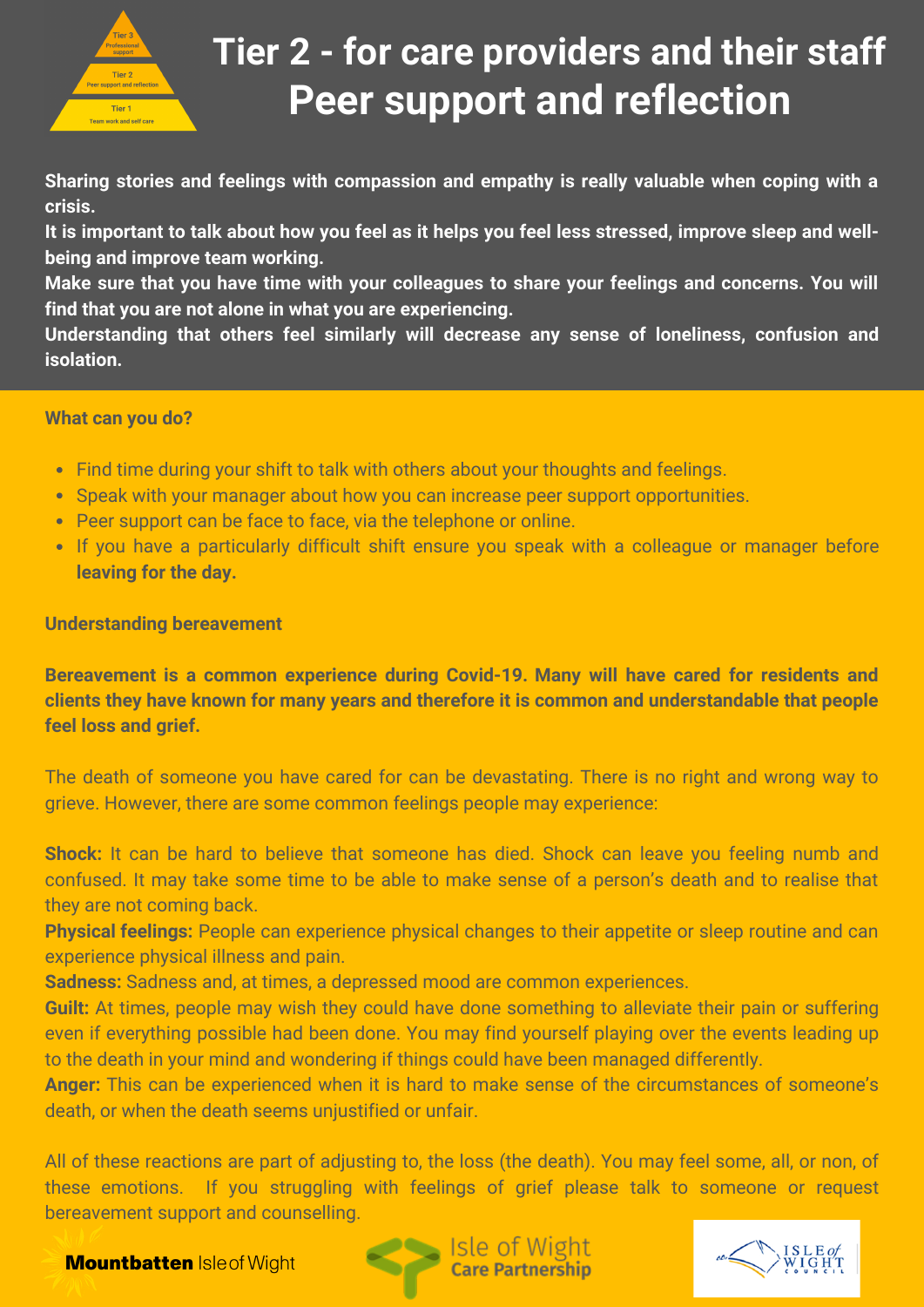

# **Provide informal and formal support Tier 2 - for managers**

#### **If you noticed members of your staff are struggling emotionally during this time you can:**

- Introduce supportive supervision sessions for individuals and teams
- Come together to share experiences at certain times in the day e.g. handover or beginning or end of shift
- Ensure inexperienced staff are paired up with more experienced staff
- Introduce a positive reflection at the end of the shift where staff identify three things they have done well that day.

These steps will help improve staff well-being and emotional health as well ensuring better team working and communication.

Peer support will also decrease stress in staff and therefore reduce burnout. It is important that any peer support is offered regularly and everyone is encouraged to attend. It is also important to continue these sessions beyond the immediate crisis as often people are unable to express more difficult emotions until after the pressure has gone.

It may be that it will take several weeks or months for staff to acknowledge the impact Covid-19 has had on them and begin to freely talk about their experiences.

#### **In addition:**

For some individuals, particularly, if they have experienced a recent bereavement or significant stress additional external support would be beneficial.

Individual bereavement support can be accessed from Mountbatten or other counselling services such as Cruse - https://www.cruse.org.uk Free counselling sessions can be accessed from key link workers https://www.keylinkcounsellors.co.uk/

#### **Looking after yourself**

It will be important to pay attention to your well-being. Often this is overlooked when you are busy looking after your staff and residents but your emotional and physical health is crucial.

**Make sure you ask for help when you need it.**

**Make sure you can take some time off.**

**Think about what support and supervision you may need.**



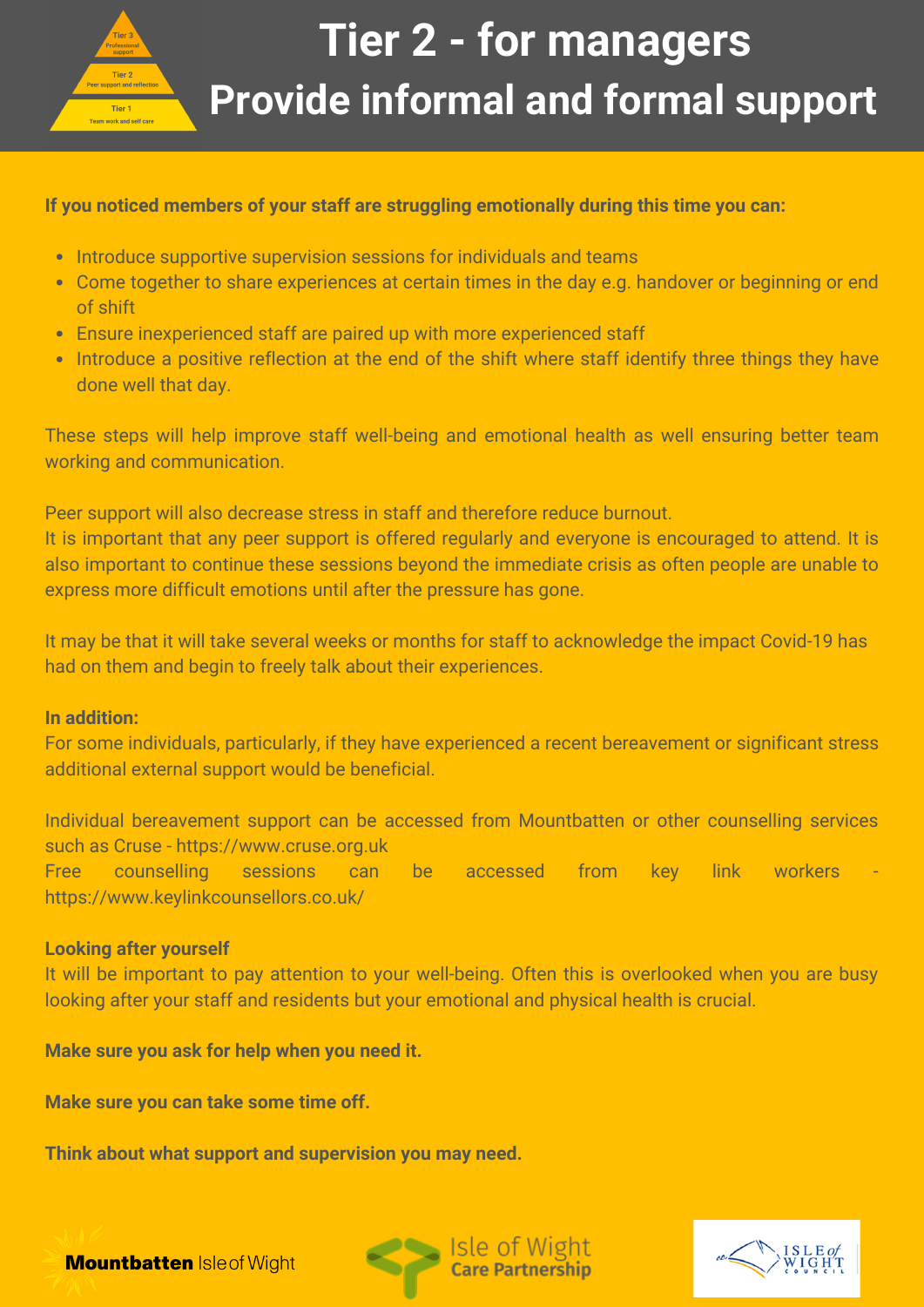

### **Signs of trauma and how to manage it Tier 3 - for care providers and their staff**

**It can be understandable to experience symptoms of traumatic stress following a distressing event, whether it's the coronavirus pandemic, or a sudden and traumatic event.**

**Often, the unsettling thoughts and feelings of traumatic stress, as well as any unpleasant physical symptoms, start to fade as life gradually returns to normal over the days or weeks following a catastrophic event or crisis.**

**But there's also a lot you can do to assist in your recovery and better come to terms with the trauma you've experienced.**

**Emotional symptoms of traumatic stress include:** Shock, fear, grief, helplessness, and anger.

**Physical symptoms include:** Feeling dizzy or faint, stomach churning, excessive sweating, shaking, cold sweats, rapid breathing, pounding heart, even chest pains or difficulty breathing. Changes in your sleeping patterns and perhaps insomnia or nightmares, loss or increase in appetite.

#### **Strategies to cope:**

·

- Remember there is no "right" or "wrong" way to feel. People react in different ways to trauma, so don't tell yourself (or anyone else) what you should be thinking, feeling, or doing.
- Don't ignore your feelings it will only slow recovery. It may seem better in the moment to avoid experiencing your emotions, but they exist whether you're paying attention to them or not. Even intense feelings will pass if you simply allow yourself to feel what you feel.
- Avoid obsessively reliving the traumatic event. Repetitious thinking can overwhelm your nervous system, making it harder to think clearly.
- Partake in activities that keep your mind occupied (read, watch a movie, cook, play with your kids), so you're not dedicating all your energy and attention to the traumatic event.
- Re-establish routine. There is comfort in the familiar. After a disaster, getting back— as much as possible  $-$  to your normal routine, will help you minimise traumatic stress, anxiety, and hopelessness. Even if your work or school routine is disrupted, you can structure your day with regular times for eating, sleeping, spending time with family, and relaxing.
- Put major life decisions on hold. Making big life decisions about home, work, or family while traumatised will only increase the stress in your life. If possible, try to wait until life has settled down, you've regained your emotional balance, and you're better able to think clearly.

#### **If symptoms do not resolve over time seek help.**

 $-GP$ • Crisis line • Community Safe Haven • mind.org.uk

**Mountbatten Isleof Wight** 

Isle of Wight **Care Partnership**